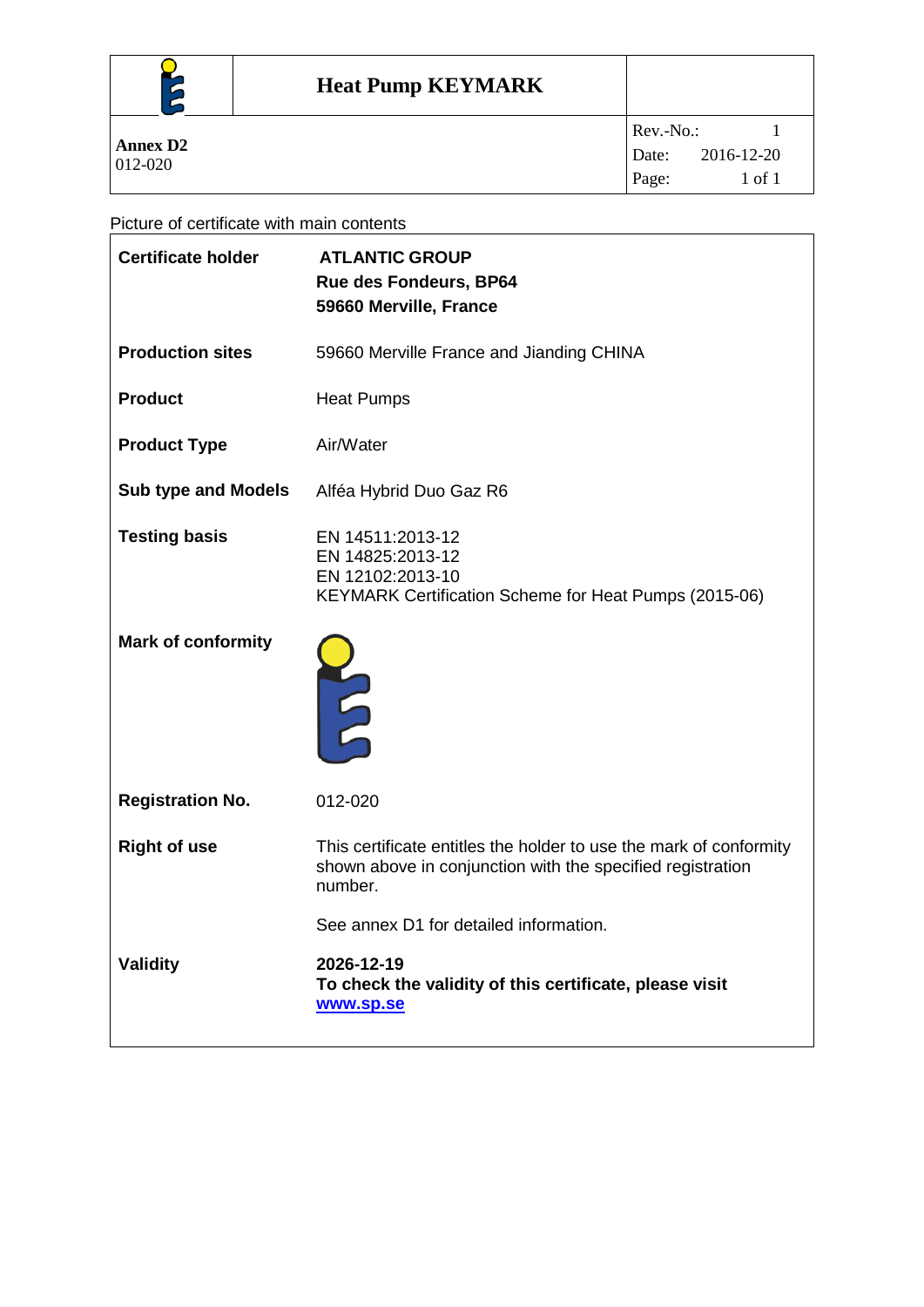

#### **1. AIR/WATER HEAT PUMPS 2**

**Certificate data** Certificate holder name ATLANTIC GROUP<br>Address rue des fondeurs 59 rue des fondeurs 59660 Merville FRANCE Type of heat pump AIR/WATER Reg. No. 2012-020<br>Certification Body SP Certifiering Certification Body<br>Name of testing laboratory SP Energy and Bioeconomy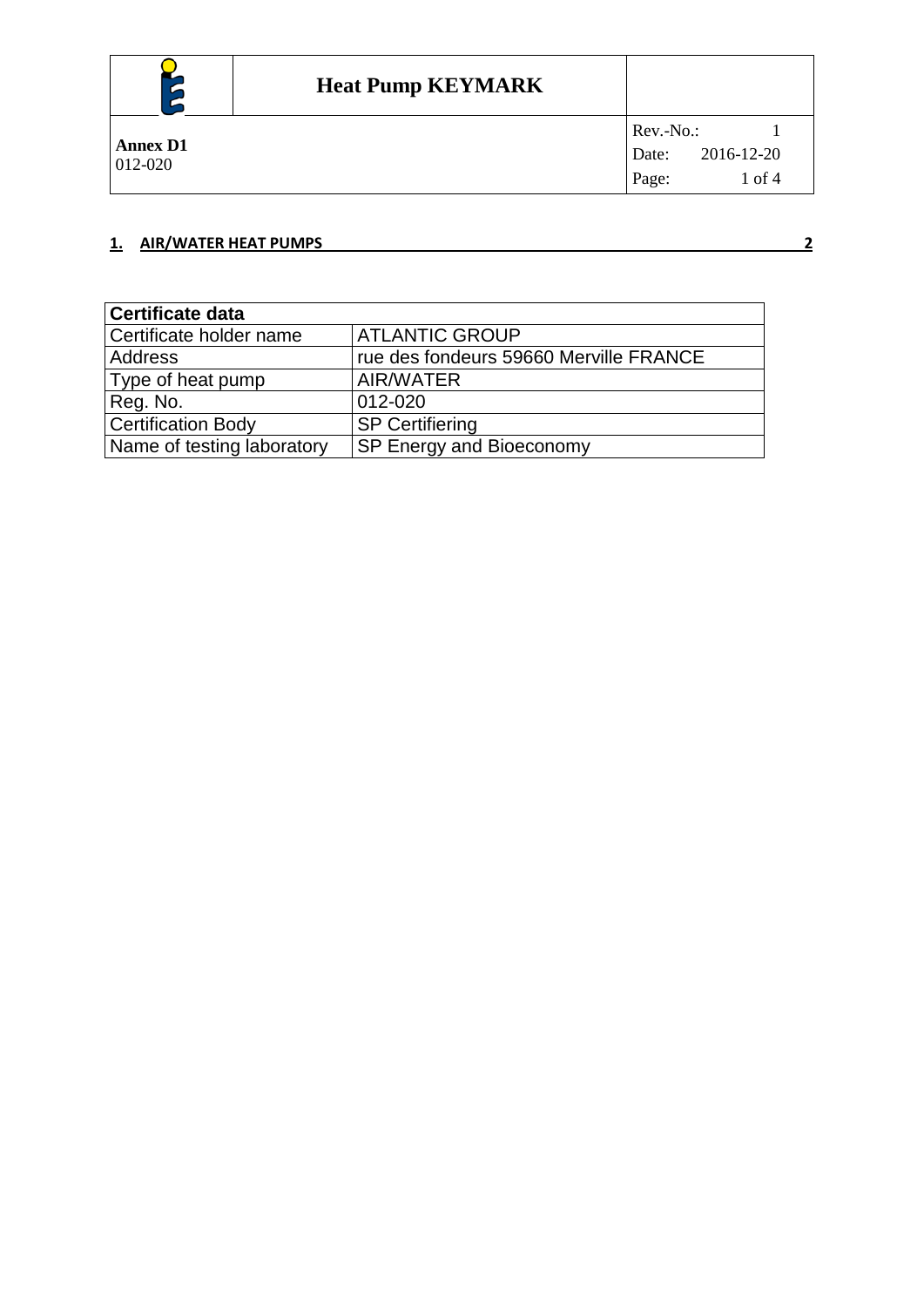

# **1. Air/Water heat pumps**

|                                                        | Alféa Hybrid Duo Gaz R6 |  |  |  |
|--------------------------------------------------------|-------------------------|--|--|--|
| <b>General data</b>                                    |                         |  |  |  |
| Refrigerant                                            | <b>R410A</b>            |  |  |  |
| Mass of refrigerant [kg]                               | $\mathsf{L}$            |  |  |  |
| GWP EN 517/2014 (kg equivalents CO2)                   | 2087                    |  |  |  |
| Frequency [Hz]                                         | $\overline{50}$         |  |  |  |
| Voltage [V]                                            | 230                     |  |  |  |
| Test points EN 14511-2 Air/Water heat pump             |                         |  |  |  |
| A7/W35                                                 |                         |  |  |  |
| heat output [kW]                                       | 5.90                    |  |  |  |
| El input [kW]                                          | 1.35                    |  |  |  |
| <b>COP</b>                                             | 4.37                    |  |  |  |
| A7/W55                                                 |                         |  |  |  |
| heat output [kW]                                       | 4.50                    |  |  |  |
| El input [kW]                                          | 1.79                    |  |  |  |
| <b>COP</b>                                             | 2.51                    |  |  |  |
|                                                        |                         |  |  |  |
| <b>Test points EN 14511-4</b>                          |                         |  |  |  |
| operating Range A20/W17 lower limit-lower limit (min)  |                         |  |  |  |
| Please state if the requirement is passed or           | Passed                  |  |  |  |
| failed                                                 |                         |  |  |  |
| operating Range A35/W55 upper limit- upper limit (min) |                         |  |  |  |
| Please state if the requirement is passed or           | Passed                  |  |  |  |
| failed                                                 |                         |  |  |  |
| Shutting off the heat transfer medium flow             |                         |  |  |  |
| Please state if the requirement is passed or           | Passed                  |  |  |  |
| failed                                                 |                         |  |  |  |
| Complete power supply failure                          |                         |  |  |  |
| Please state if the requirement is passed or           | Passed                  |  |  |  |
| failed                                                 |                         |  |  |  |
| Defrost test only for AirT Water heat pumps            |                         |  |  |  |
| Please state if the requirement is passed or<br>failed | Passed                  |  |  |  |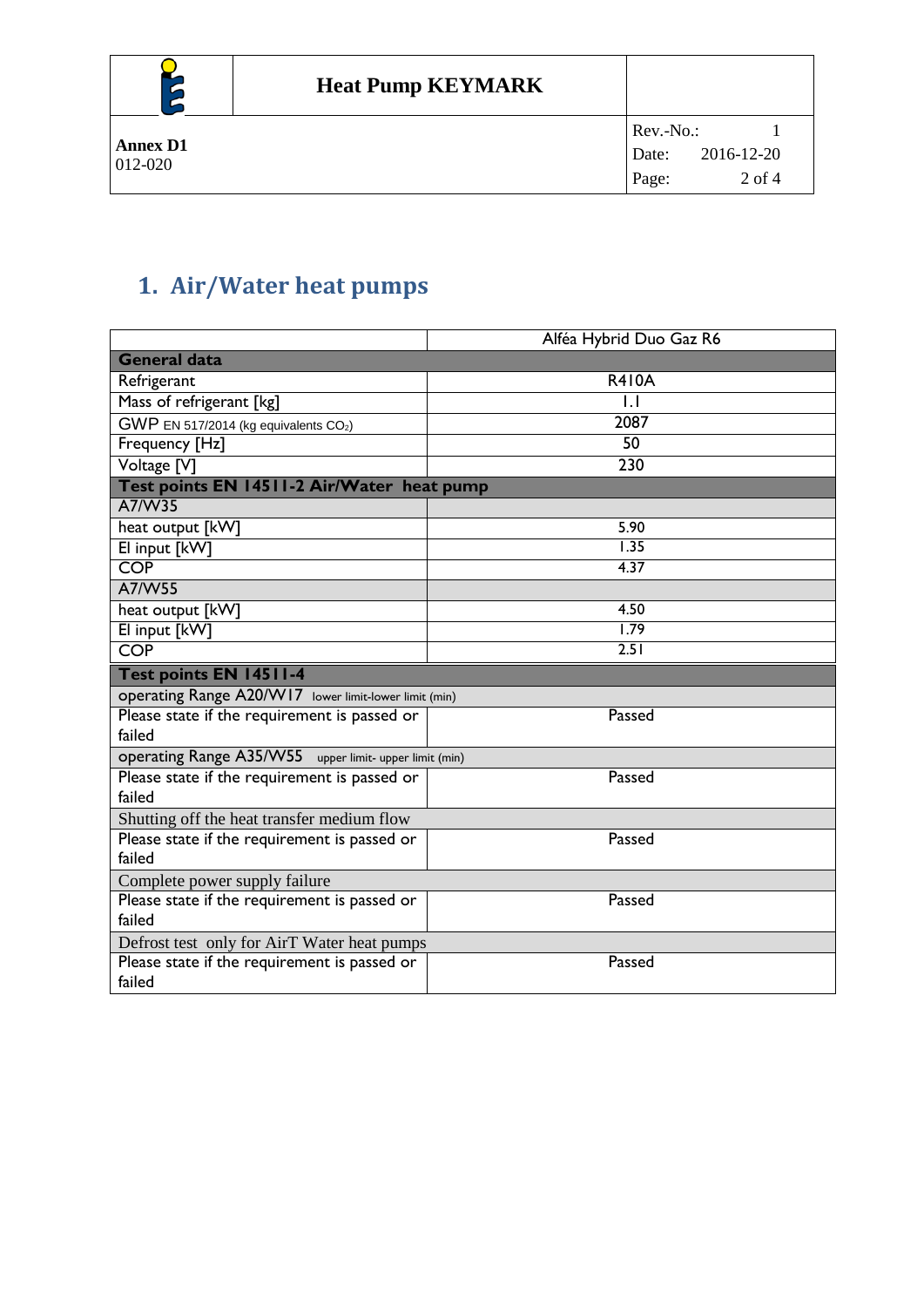

### **Heat Pump KEYMARK**

| ∽<br>∽          | THE TUILD NE I MANN |            |            |
|-----------------|---------------------|------------|------------|
| <b>Annex D1</b> |                     | $Rev.-No.$ |            |
| 012-020         |                     | Date:      | 2016-12-20 |
|                 |                     | Page:      | 3 of 4     |

| <b>Average Climate Low temperature application</b> |                                                                                                                |  |  |
|----------------------------------------------------|----------------------------------------------------------------------------------------------------------------|--|--|
| Declared values EN 14825                           |                                                                                                                |  |  |
| $T_{\text{biv}}$ [°C]                              |                                                                                                                |  |  |
| heat output [kW]                                   | 5.90                                                                                                           |  |  |
| El input [kW]                                      | $\overline{1.35}$                                                                                              |  |  |
| <b>COP</b>                                         | 4.37                                                                                                           |  |  |
| Sound power level according EN 12102               |                                                                                                                |  |  |
| Sound power level indoor [dB(A)]                   | 46                                                                                                             |  |  |
| Sound power level outdoor [dB(A)]                  | 63                                                                                                             |  |  |
| Declared data regarding ErP regulation             |                                                                                                                |  |  |
| $\eta_s$                                           | 169                                                                                                            |  |  |
| Prated [kW]                                        | 5                                                                                                              |  |  |
| <b>SCOP</b>                                        | 4.30                                                                                                           |  |  |
|                                                    | Declared capacity for heating for part load at indoor temperature 20 $^{\circ}$ C and outdoor temperature $Tj$ |  |  |
| Pdh: $Ti = -7 °C$ [kW]                             | 4.6                                                                                                            |  |  |
| COPd: $Ti = -7$ °C                                 | 2.7                                                                                                            |  |  |
| Pdh: $Tj = +2$ °C [kW]                             | 2.8                                                                                                            |  |  |
| COPd: $Ti = + 2 °C$                                | 4.2                                                                                                            |  |  |
| Pdh: $Ti = +7$ °C [kW]                             | 2.3                                                                                                            |  |  |
| COPd: $Ti = +7$ °C                                 | 6.0                                                                                                            |  |  |
| Pdh: $Tj = +12$ °C [kW]                            | 2.3                                                                                                            |  |  |
| COPd: $Ti = + 12 °C$                               | 8.3                                                                                                            |  |  |
| Pdh: $Tj$ = bivalent temperature [kW]              | 4.6                                                                                                            |  |  |
| COPd: $T_j$ = bivalent temperature [kW]            | 2.7                                                                                                            |  |  |
| $Ti = TOL$ [kW]<br>Pdh:                            | $\overline{4.5}$                                                                                               |  |  |
| COPd: $Ti = TOL$                                   | $\overline{2.6}$                                                                                               |  |  |
| $T_{\text{biv}}[^{\circ}C]$                        | $-7$                                                                                                           |  |  |
| TOL [°C]                                           | $-10$                                                                                                          |  |  |
| <b>WTOL [°C]</b>                                   | $\overline{80}$                                                                                                |  |  |
| Annual energy consumption QHE [kWh]                | 2505                                                                                                           |  |  |
| P <sub>OFF</sub> [W]                               | $\boldsymbol{6}$                                                                                               |  |  |
| $P_{TO}$ [W]                                       | 23                                                                                                             |  |  |
| $P_{SB}$<br>[W]                                    | 10                                                                                                             |  |  |
| P <sub>CK</sub> [W]                                | $\mathbf 0$                                                                                                    |  |  |
| $P_{SUP}$ [kW]                                     | 0.7                                                                                                            |  |  |
| Type of energy input                               | Gas                                                                                                            |  |  |